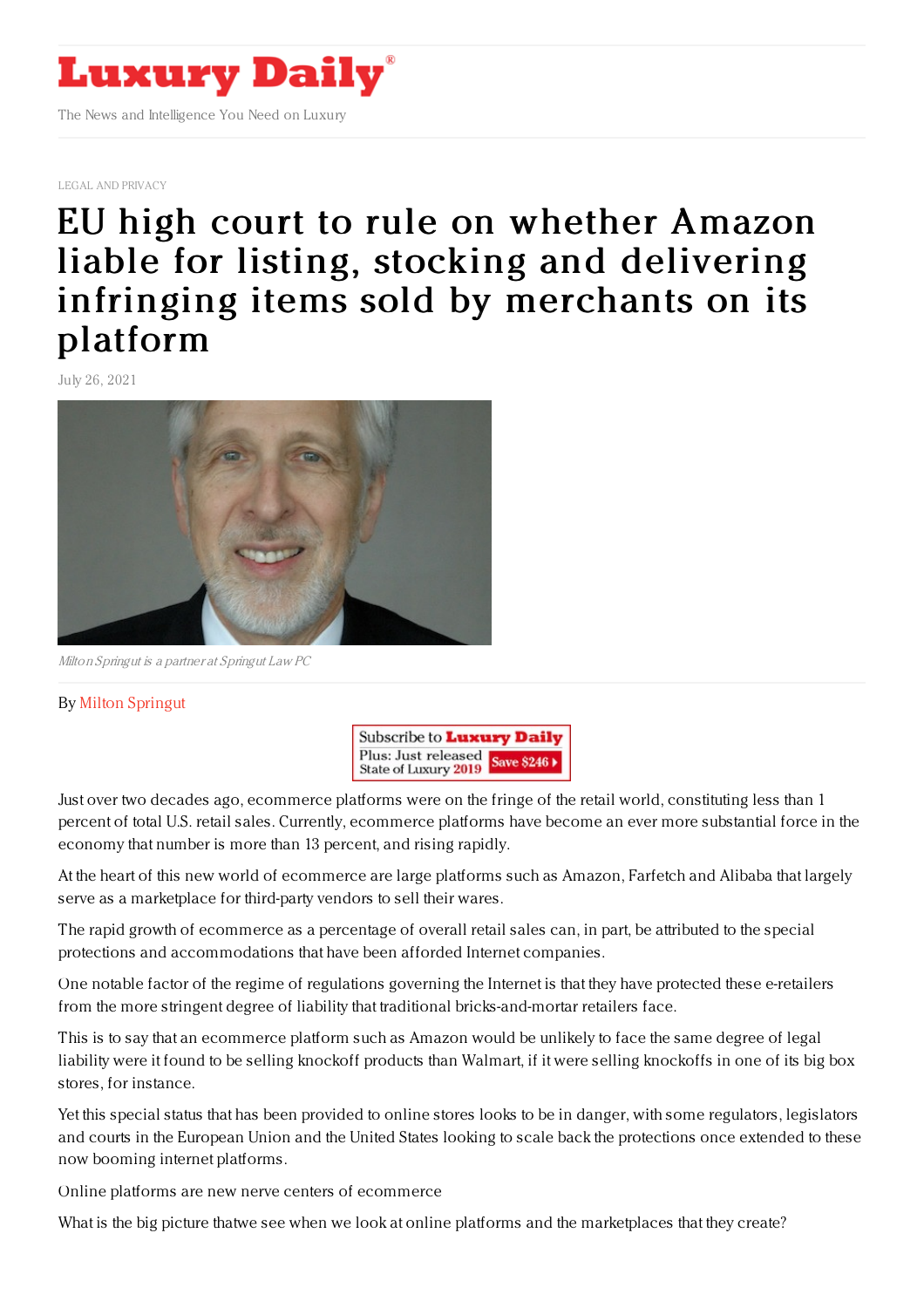The platforms have collected vast information and data about ecommerce actors and offerings. Having this information and data allows the platforms to control the marketplace. And it is these platforms, where control is most effective, which are the new nerve centers of much of ecommerce.

Despite this ability to control, platforms such as Amazon have been said to have ceded control over their sites failing to prevent the sale of thousands of banned, unsafe or mislabeled products in their marketplace. As a result, many of these sites have become hotbeds of counterfeit and grey market goods.

Luxury goods companies, like many other trademark owners, have been vexed by the large numbers of counterfeits and other infringements offered by such ecommerce platforms.

Courts and legislatures in Europe and the U.S. have struggled with what responsibility these platforms have for infringing sales by independent vendors on their sites

Louboutin v. Amazon E.U. case

On March 8, the Tribunal d'arrondissement in Luxembourg referred a trademark infringement case brought by Christian Louboutin, the owner of the famous red sole trademark, against various Amazon entities, including Amazon EU Sarl, to the Court of Justice of the European Union (CJEU) for listing, stocking and delivering infringing items for third-party sellers on the Amazon platform.

In the *Louboutin* case the court is being tasked with determining whether the E.U.'s trademark directive and regulation hold online retailers such as Amazon directly liable for trademark infringement when it lists and stocks on their online platform counterfeit goods sold by third-party vendors.

As a general matter Amazon's activities would amount to *prima facie* infringement under E.U. law.

However, things become more complicated when the accused retailer is, like Amazon, an online marketplace with the law providing less clarity over the issue of direct liability for these platforms.

The CJEU has not previously found direct liability of platform operators for infringing activities, though this could change with the Louboutin case.

So this is an important referral because European national litigation has not been consistent in dealing with the question of whether an online platform, such as Amazon, could be liable for direct trademark infringement for marketplace vendor sales and the CJEU has not explicitly gone as far as holding that the operators of an online platform may be directly liable for trademark infringement together with users of its services.

In examining this issue of liability we first consider Amazon's role in various steps of the sales process.

Then we review lower court rulings in the E.U. and its member states, their potential impact on the CJEU's upcoming decision, and future enforcement efforts in Europe.

We then compare that result with the law in the U.S. and examine trends in E.U. and U.S. law concerning ecommerce platforms.

Amazon's role in various steps of sale

To understand Amazon's liability for products sold on its Web site it is first necessary to establish just how involved Amazon is in the sale of items from its virtual agora.

Despite a common misperception Amazon, along with other online platforms, is not just a passive listing service where merchants sell their goods. Instead, from listings to payment, Amazon is inextricably intertwined and actively involved in nearly every step of the sales process.

Starting at the very beginning product listings Amazon does not allow its sellers to make their own listings for each product being sold.

Instead, Amazon requires all sellers who are offering the same product to share a single product detail page, or "PDP." While sellers are allowed to submit their own images and verbiage for inclusion on their PDP, the ultimate decision for what goes on public display is Amazon's.

Once a product is listed, Amazon continues to exert a degree of control over the vendors: everything from advertising services (Amazon controls various way of advertising the merchant's product, all of which generate their own merchant fees) to pricing (Amazon requires the merchant's best price) to warehousing and fulfillment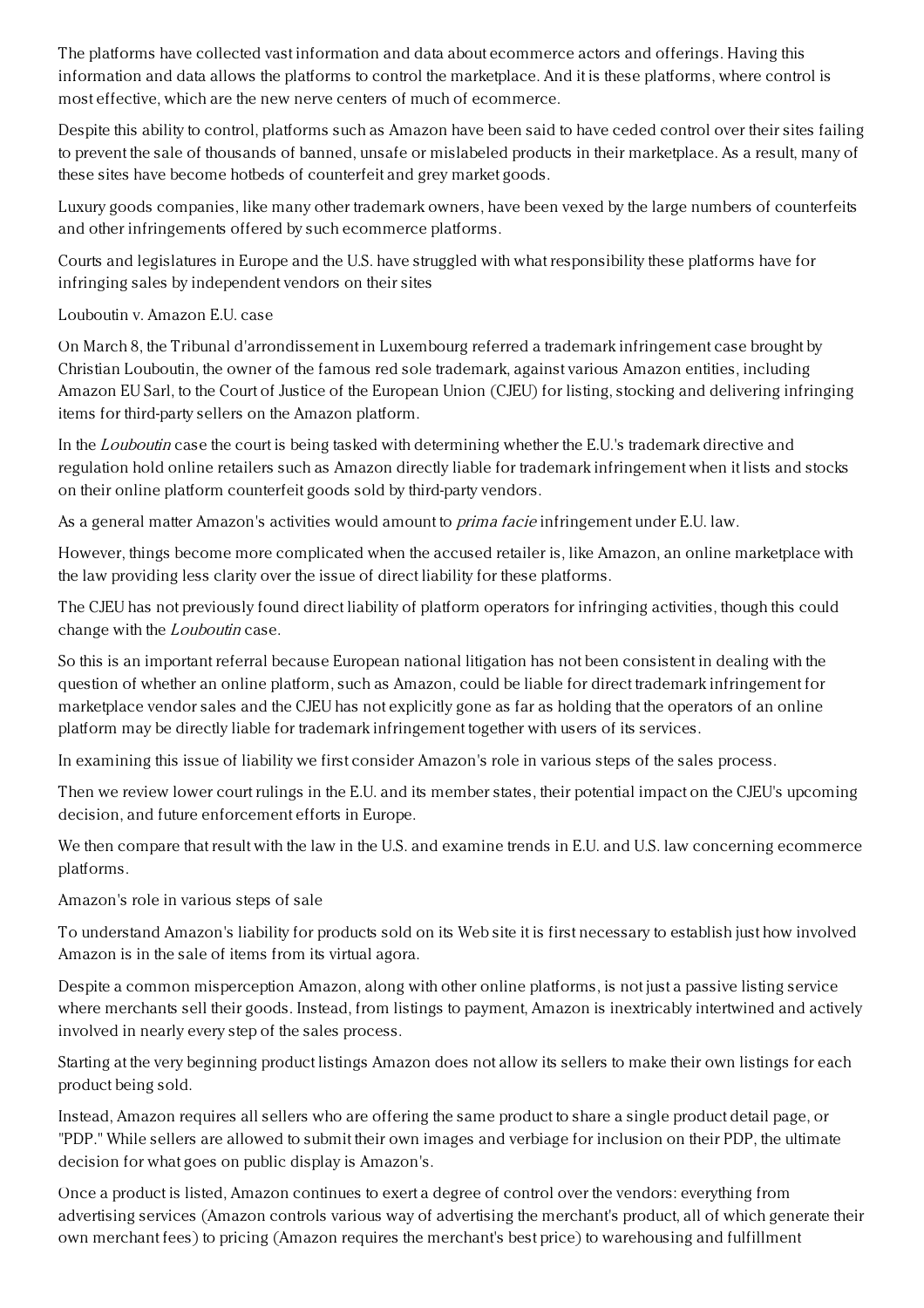(Amazon will store the items of third-party merchants participating in the Fulfillment by Amazon program at its facilities, from where it will prepare and ship items that have been sold).

Amazon charges a fee for many of these activities, including inventory storage, picking, packing and shipping.

Amazon's control does not just end after a consumer clicks "purchase."

Both payment processing and customer service are taken care of not by the merchant, but by Amazon itself.

To top all of this off, any sale on Amazon generates a merchant referral fee of 6 percent to 20 percent.

The takeaway from all this is that, despite the veneer of independence, the totality of Amazon's activities it can be argued creates a *de facto* partnership between itself and third-party merchants.

Liability of online retailers in the European Union

This is not the first [time](https://www.thefashionlaw.com/christian-louboutin-prevails-against-amazon-in-european-union-counterfeiting-case/) that a European court has been tasked with answering such a question.

In August 2019, the Brussels Companies Court held Amazon liable in another case involving Louboutin.

While that court ruled in favor of finding Amazon directly liable for the infringing third-party advertisements displayed on the company's Web site, the decision was partially [reversed](https://www.thefashionlaw.com/a-louboutin-lawsuit-asks-whether-amazon-be-directly-liable-for-trademark-infringement/) on appeal, with the Brussels Court of Appeal finding Amazon was not liable for these advertisements.

The following year, 2020, the CJEU considered another trademark infringement question in the case of  $Covv$ . Amazon.

Germany's highest court, the Federal Court of Justice, certified a legal question to the CJEU: whether the storage of infringing goods by one Amazon company, without knowledge of their infringing nature, rendered Amazon liable.

As this question was presented to the CJEU, Amazon did nothing more than allow its warehouse to be used to stock goods sold by third parties. That, the CJEU ruled, is not considered "using" the trademarks which are on the goods. So Amazon escaped liability.

Coty protested that this narrow framing of the issue did not fully capture Amazon's involvement in the process of selling items on its site. But the CJEU refused to go beyond this narrow framing, given that the German court which referred the question of law to it had framed it so narrowly, and was presumed to know the relevant facts.

Coty pointed to various services that Amazon companies provide in connection with sales on the platform, including advertising, filling orders and promoting items on Google. This, Coty argued, goes far beyond the more limited activities of Google and eBay in prior cases, and means that Amazon, in effect, entirely replaced the seller and should be held liable.

Coty was not alone in asserting this argument.

The European Union's advocate-general, Campos Snchez-Bordona, advised the CJEU to rule that Amazon should be liable for trademark infringement because of the "Fulfillment by Amazon" service.

In his view, this service results in Amazon running an "integrated store" in which Amazon plays an active role in the selling process, including preparation for delivery, advertising, answering queries and providing refunds. Amazon's close involvement means it is "using" the mark.

Under E.U. law, to be directly liable for infringement, a company must be "using" the trademark at issue. "Using" a trademark "involves active behavior and direct or indirect control of the act constituting the use."

Thus in prior cases involving platforms like Google and eBay, merely allowing third parties to use the platform to advertise branded goods was not considered "using" the mark by the platform, only by the seller.

When the case returned to Germany, the country's Supreme Court found that while Amazon was not an infringer it could still be held liable if it contributed intentionally and causally to an instance of trademark infringement.

Control equals responsibility

There is an overall theme in U.S. law that the party that can control a problem is responsible to do so. This is the case in intellectual property law as well as other areas of the law such as products liability.

Indeed, in *Bolger v. Amazon.com*, a California appellate court last year held Amazon liable as a "seller" of a defective replacement laptop battery that exploded several months later, and the customer suffered severe burns as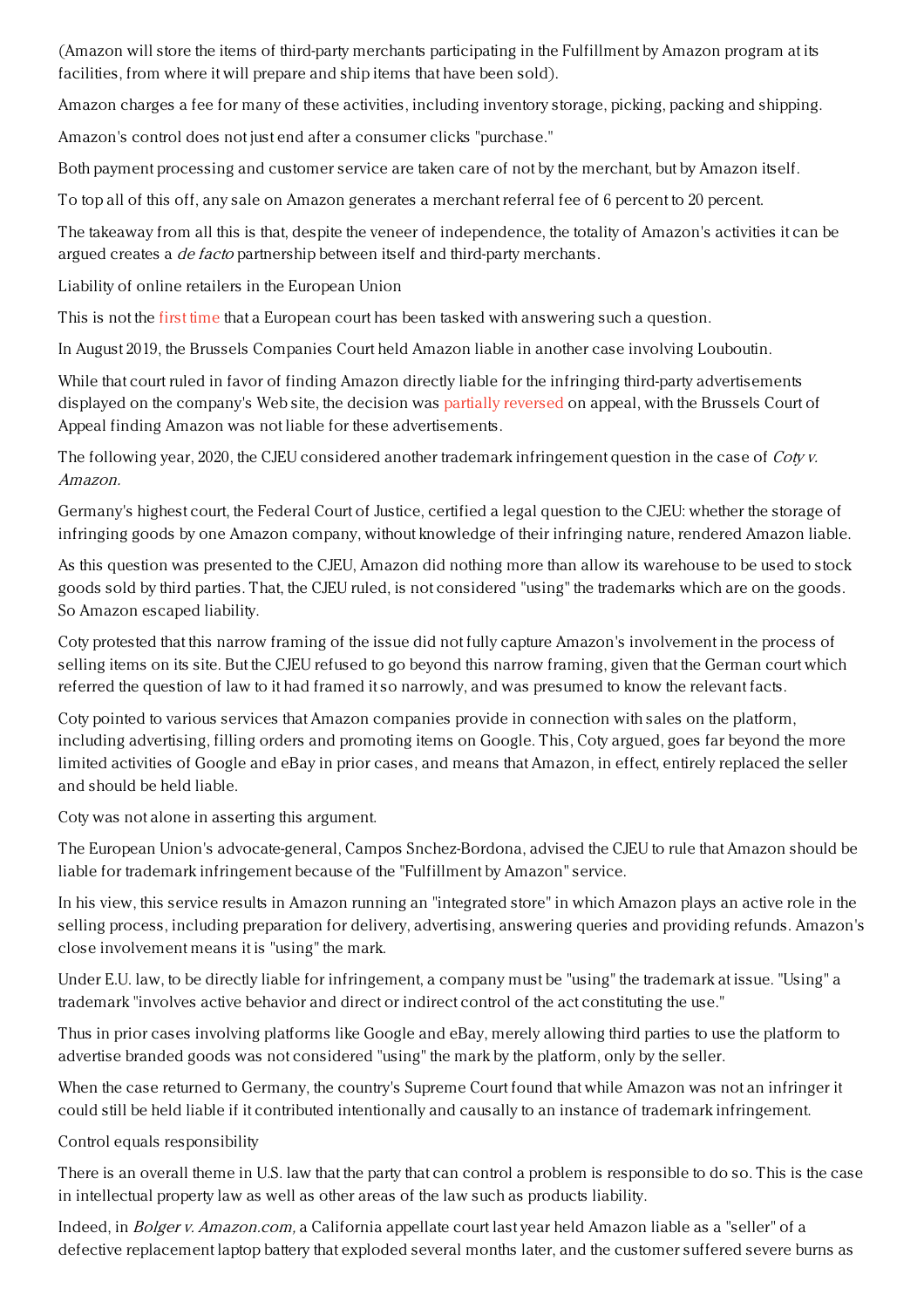a result, even though technically the third-party merchant owned the battery prior to sale.

In finding Amazon liable, the Bolger court reasoned that Amazon exercises control over its platform, and is the party that can best make sure that products sold thereon are safe ones, notwithstanding that the third-party merchant was the owner of the defective product prior to sale.

The issue of Amazon's liability for the goods of third-parties being sold on its virtual marketplace has not been significantly addressed by U.S. courts.

But, since Amazon, and other platforms, are the nerve centers of ecommerce and have the ability to control the counterfeiting problem, it is foreseeable that U.S. law is going to press them to do so. Why is that the case, because control equals responsibility.

Given that Amazon controls the platform, it is the party that can best make sure that products sold on its platform are genuine ones.

U.S. law

U.S. law has many similarities to E.U. law, and the liability of ecommerce platforms is likewise still developing.

U.S. law distinguishes between direct and secondary liability.

Direct liability requires that the party make a "use" of the trademark in commerce, such as advertising goods with the mark, or selling goods bearing the mark. It does not, however, require any particular knowledge that the goods are infringing.

Like E.U. law, U.S. law recognizes what is termed here "contributory liability," where a company supplies goods or services used to aid in the primary infringement by the seller.

For example, many U.S. courts have held that operators of flea markets and commercial landlords can be liable for sales of counterfeits by vendors who lease space from them.

However, under this theory, U.S. law requires knowledge or at least willful disregard of the fact that the company's services are being used by others to sell counterfeits.

A 2010 federal appeals court in Tiffany v. eBay held that this knowledge must be specific the selling platform has to know that the specific listing is infringing, not merely have general awareness that many offerings on its site are counterfeit. This is often a very difficult thing to show for platforms like Amazon.

Unsettled areas of U.S. law

The unsettled question, however, is whether Amazon's involvement in the selling process is sufficient to impose liability, without showing Amazon's knowledge.

It is certainly true that Amazon is much more involved in the selling process than other platforms such as eBay. As noted above, Amazon is actively involved in nearly every stage of the sale process, controlling aspects of everything from the listing and pricing to warehousing and shipping to payment processing and customer service.

Although some of these services are optional, Amazon strongly encourages vendors to use them, and many in fact do. And, of course, Amazon takes a hefty percentage, varying from 6 percent to 25 percent of the sales revenue for the various services it provides.

This heavy level of involvement, at least arguably, could render Amazon liable.

Another possible basis to hold platforms such as Amazon liable is what is termed vicarious liability.

To hold a party liable under that theory, a trademark owner must show that "the defendant and the infringer have an apparent or actual partnership, have authority to bind one another in transactions with third parties, or exercise joint ownership or control over the infringing product."

Vicarious liability does not require any specific, or even general, knowledge of infringement it basically requires two parties that are working closely together to be responsible for one another, even if technically only one of them is the direct infringer. This is akin to partnership law, where partners in a business are strictly liable for the their partners' activities.

Although no one has, to date, asserted this theory against Amazon, given its close involvement in virtually every